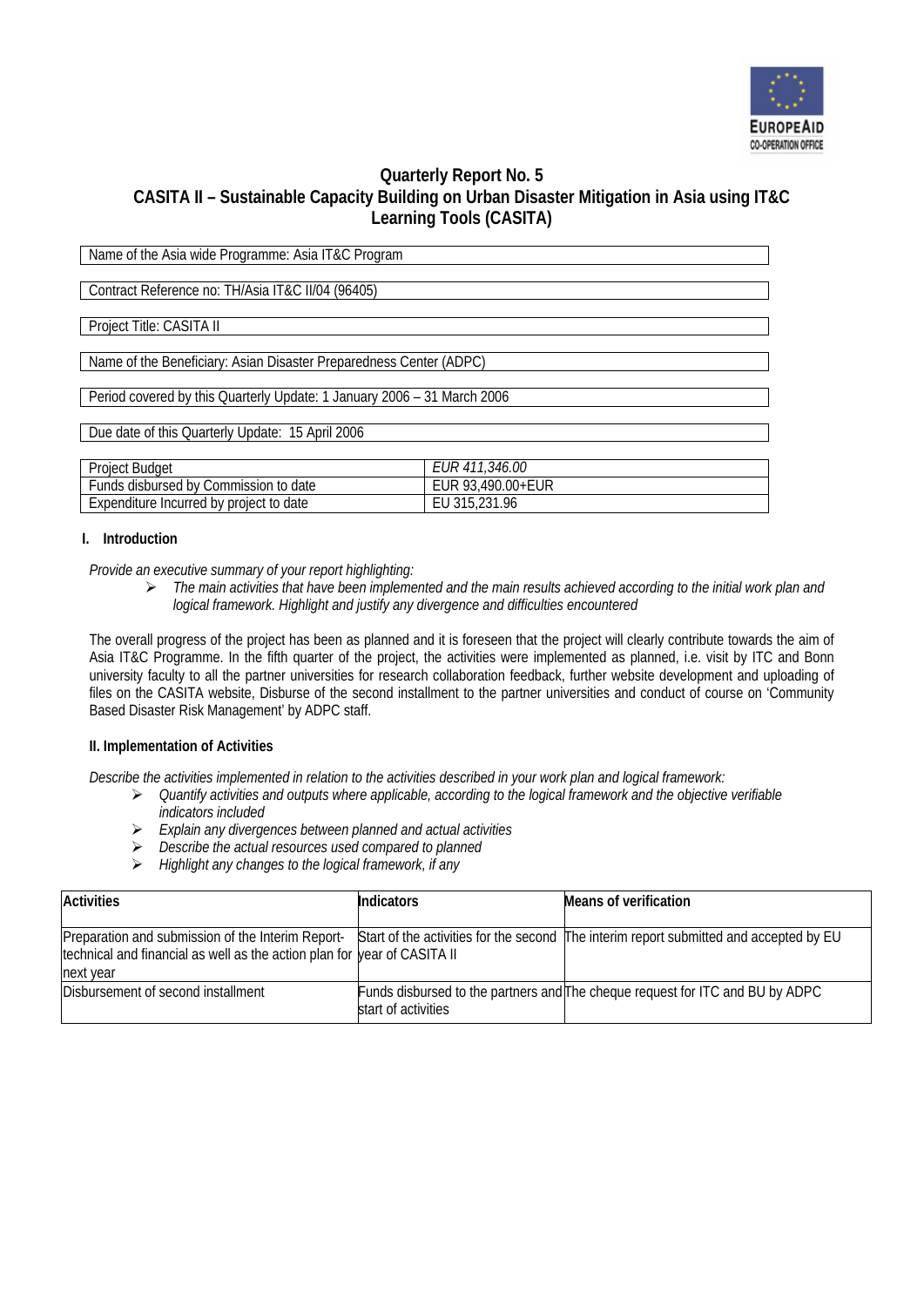| A strategy for implementation of effective<br>communication, between partners and<br>beneficiaries, was adopted in the first quarter which ITC Blackboard site<br>would be implemented throughout the project                                                            | <b>ADPC</b> website<br>Emails to CASITA network                                                                                                                                                                                                      | <b>CASITA II website</b><br>(www.adpc.net/CASITA/default.html)<br>Regular updates on CASITA II activities in ADPC's<br>monthly e-News<br>CASITA II information is also available on the ITC<br>blackboard distance learning platform-http://bb.itc.nl<br>Scholarship announcements in CASITA II website<br>http://www.adpc.net/casita/casita_researchscholarship<br>.html<br>Web Based virtual platform for e-learning is in the<br>process |
|--------------------------------------------------------------------------------------------------------------------------------------------------------------------------------------------------------------------------------------------------------------------------|------------------------------------------------------------------------------------------------------------------------------------------------------------------------------------------------------------------------------------------------------|---------------------------------------------------------------------------------------------------------------------------------------------------------------------------------------------------------------------------------------------------------------------------------------------------------------------------------------------------------------------------------------------------------------------------------------------|
| Visit by Dr. Cees van Westen of ITC to Gadjah<br>Mada University                                                                                                                                                                                                         | Further curriculum development of<br>the M.Sc course on Geoinformatics<br>for Disaster Management                                                                                                                                                    | Mission Report by ITC                                                                                                                                                                                                                                                                                                                                                                                                                       |
| Teaching contribution of Prof. Dr. Thomas Glade of Enhancement of skills and<br>Bonn University to the Training Cum Field<br>Workshop on Application of High Resolution<br>Imagery for Landslide Inventory, Hazard and Risk<br>Assessment on 27 February - 17 March 2006 | knowledge development for the<br>selected staff from different Indian<br>offices of Geological Survey of India<br>(GSI) Training Institute in the area<br>of remote sensing techniques and<br>its application to landslide hazard<br>and risk issues | Mission Report by Bonn University                                                                                                                                                                                                                                                                                                                                                                                                           |
| Preparation and development of the second trial run Task force for development of the<br>of the distance education course on "Multi-hazard<br>risk analysis" at ITC from 25 <sup>th</sup> April to 12 <sup>th</sup> may 2006                                             | distance education course                                                                                                                                                                                                                            | Presentation of the distance education course at the<br>Refresher course in at ITC                                                                                                                                                                                                                                                                                                                                                          |
| Preparation of 'CBDRM" course at UGM from 21-23 Finalization of the course<br>March 2006                                                                                                                                                                                 |                                                                                                                                                                                                                                                      | E-mails and agenda of the workshop                                                                                                                                                                                                                                                                                                                                                                                                          |
| Conduct of the 'CBDRM" course at UGM from 21-<br>23 March 2006                                                                                                                                                                                                           | Knowledge development and<br>enhancement of skills of the<br>students of UGM                                                                                                                                                                         | Presentations, training course report, evaluation by<br>the participants                                                                                                                                                                                                                                                                                                                                                                    |
| Preparation of conduct of training courses in<br>University of Ruhuna and IIRS, India started                                                                                                                                                                            | Finalization of the courses for<br>Knowledge development and<br>enhancement of skills of the<br>students                                                                                                                                             | E-mail exchanges between ADPC and partner<br>universities                                                                                                                                                                                                                                                                                                                                                                                   |

There have been no changes to the logical framework.

## **III. Partnership**

*Information on the functioning of the partnership* 

- ¾ *What has been the main role of each partner in implementing the activities described*
- ¾ *What have been the main strength and weaknesses of the partnership during this period*

The partnership between ADPC, ITC and BU has been very fruitful in implementing various activities according to time plan as can be seen from the table below:

| Activity                                                                   | Responsible Partner(s)                    |
|----------------------------------------------------------------------------|-------------------------------------------|
| Preparation and submission of Interim report and action plan for second    | ADPC with inputs from ITC and BU          |
| year of CASITA                                                             |                                           |
| Disbursement of the second installment to ITC and BU                       | <b>ADPC</b>                               |
| Planning of activities in the project                                      | ITC, ADPC, BU with 4 partner universities |
| On Going Work on CASITA II Website                                         | ADPC with inputs from ITC and BU          |
| Uploading of files and Ongoing work on blackboard environment              | ITC.                                      |
| Regular updates on CASITA II activities in ADPC's monthly electronic       | ADPC with inputs from ITC and BU          |
| newsletter                                                                 |                                           |
| Visit to UGM for further curriculum development                            | <b>ITC and UGM</b>                        |
| Preparation and development of the second trial run of the distance        | ITC with inputs from ADPC, BU and partner |
| education course on "Multi-hazard risk analysis" at ITC from 25th April to | Universities                              |
| 12 <sup>th</sup> May 2006                                                  |                                           |
| Conduct of the 'CBDRM" course at UGM from 21-23 March 2006                 | ADPC and UGM                              |